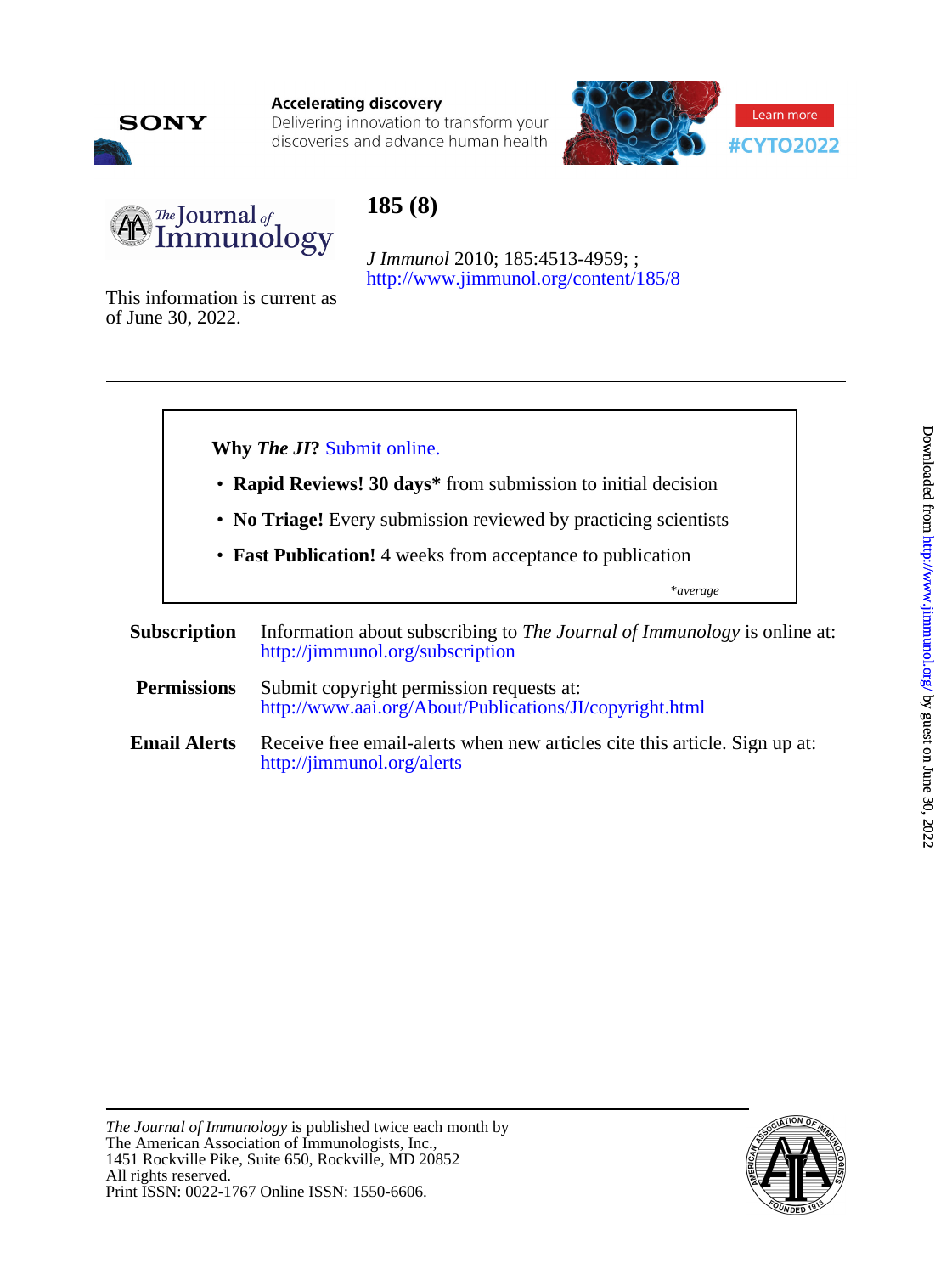

VOL. 185 | NO. 8 | October 15, 2010 | Pages 4513–4962

# <sup>4513</sup> **IN THIS ISSUE**

# **Cutting Edge**

- 4515 Cutting Edge: NLRP12 Controls Dendritic and Myeloid Cell Migration To Affect Contact Hypersensitivity Janelle C. Arthur, John D. Lich, Zhengmao Ye, Irving C. Allen, Denis Gris, Justin E. Wilson, Monika Schneider, Kelly E. Roney, Brian P. O'Connor, Chris B. Moore, Amy Morrison, Fayyaz S. Sutterwala, John Bertin, Beverly H. Koller, Zhi Liu, and Jenny P-Y. Ting
- 4520 Cutting Edge: TCR Ligation Triggers Digital Activation of NF-k<sup>B</sup> Lara M. Kingeter, Suman Paul, Sean K. Maynard, Natalia G. Cartwright, and Brian C. Schaefer

# **CELLULAR IMMUNOLOGY AND IMMUNE REGULATION**

- 4525 Differential Modulation of TLR3- and TLR4-Mediated Dendritic Cell Maturation and Function by Progesterone Leigh A. Jones, Shrook Kreem, Muhannad Shweash, Andrew Paul, James Alexander, and Craig W. Roberts
- 4535 Bim Dictates Naive CD4 T Cell Lifespan and the Development of Age-Associated Functional Defects Hirotake Tsukamoto, Gail E. Huston, John Dibble, Debra K. Duso, and Susan L. Swain
- 4545 TLR Agonists That Induce IFN-b Abrogate Resident Macrophage Suppression of T Cells Melisa J. Hamilton, Frann Antignano, Anna von Rossum, Jean-Luc Boucher, Kevin L. Bennewith, and Gerald Krystal
- 4554 Ability of IDO To Attenuate Liver Injury in  $\alpha$ -Galactosylceramide–Induced Hepatitis Model Hiroyasu Ito, Masato Hoshi, Hirofumi Ohtaki, Ayako Taguchi, Kazuki Ando, Tetsuya Ishikawa, Yosuke Osawa, Akira Hara, Hisataka Moriwaki, Kuniaki Saito, and Mitsuru Seishima
- 4561 Functional Analysis of Recombinant Calreticulin Fragment 39–272: Implications for Immunobiological Activities of Calreticulin in Health and Disease Chao Hong, Xiang Qiu, Yue Li, Qianrong Huang, Zhaoyan Zhong, Yan Zhang, Xiangyuan Liu, Lin Sun, Ping Lv, and Xiao-Ming Gao

On the cover: Confocal image of a human U251 glioma cell stained with wheat germ agglutinin (green) and her2/neu (red); yellow staining indicates colocalization. The complex surface reveals microvilli, microridges, and filopodia. This topography suggests a novel way that glioma cells can invade surrounding tissue, while resisting the actions of various killer lymphocytes. Hoa, N., L. Ge, Y. Kuznetsov, A. McPherson, A. N. Cornforth, J. T. H. Pham, M. P. Myers, N. Ahmed, V. S. Salsman, L. S. Lamb, Jr., J. E. Bowersock , Y. Hu, Y.-H. Zhou, and M. R. Jadus. 2010. Glioma cells display complex cell surface topographies that resist the actions of cytolytic effector lymphocytes. J. Immunol. 185: 4793–4803.

The Journal of Immunology (ISSN 0022-1767) is published twice each month by The American Association of Immunologists, Inc., 9650 Rockville Pike, Bethesda, MD 20814-3994, Phone: 301-634-7197, Fax: 301-634-7829. Subscription terms: New subscriptions and renewals begin January 1 and expire one year later (see http://www.jimmunol.org/subscriptions for prices and details). A special rate is available to members of The American Association of Immunologists, Inc. (see http://www.aai.org/ membership). The American Association of Immunologists, Inc., is not responsible for undeliverable issues. Replacement issues can be obtained, if available, at the regular price of single issues (see http://www.jimmunol.org/pdf/single\_issue\_purchase.pdf). Reprints of individual articles are available only from authors. Periodicals postage paid at Bethesda, MD 20814-3994, and at additional mailing offices. Country of origin U.S.A. Printed on acid-free recyclable paper. Postmaster: Send address changes 60 days in advance to The Journal of Immunology, Subscription Department, 9650 Rockville Pike, Bethesda, MD 20814-3994. Copyright 2010 by The American Association of Immunologists, Inc.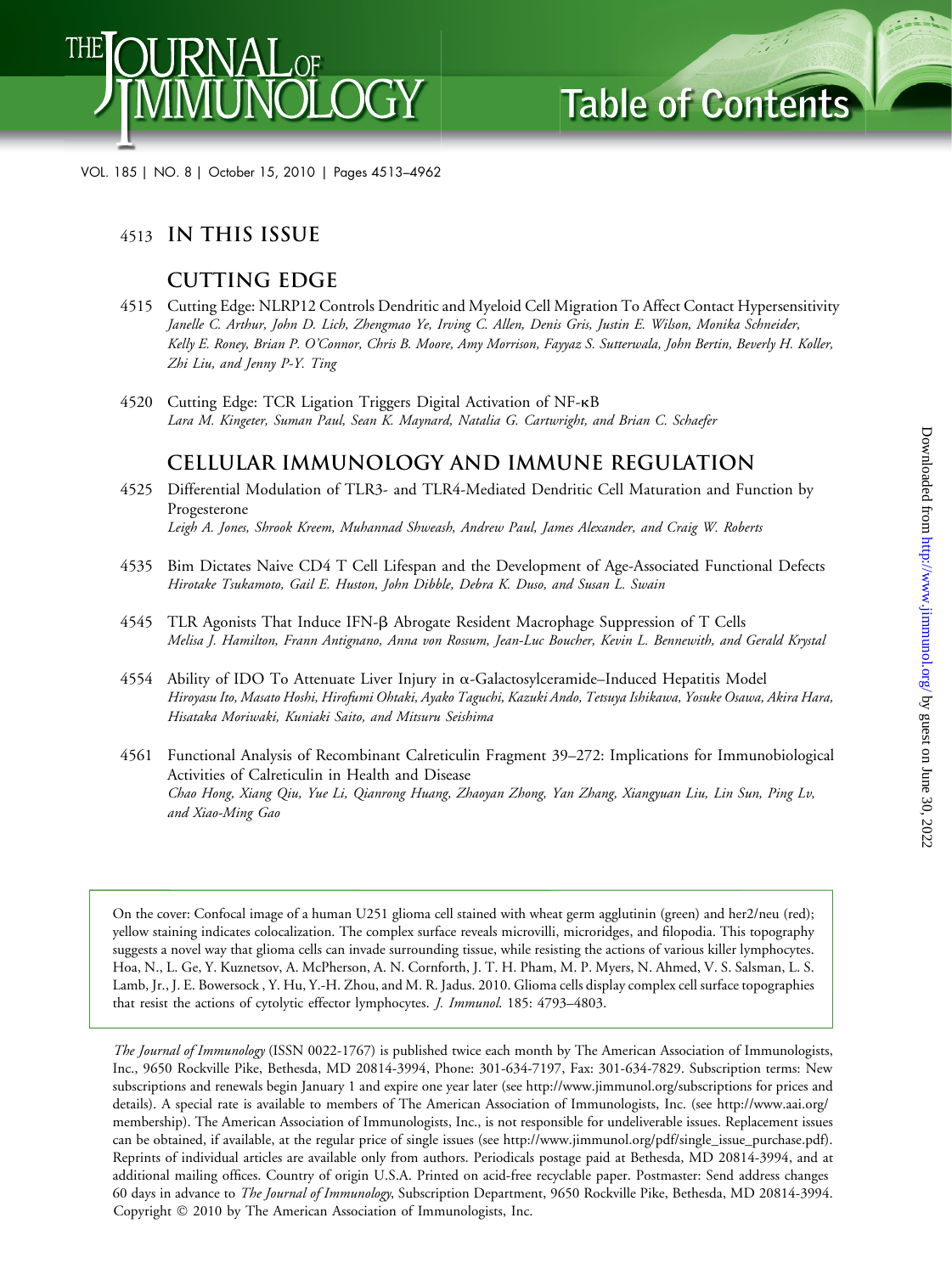- 4570 BAFF Receptor Signaling Aids the Differentiation of Immature B Cells into Transitional B Cells following Tonic BCR Signaling Sarah L. Rowland, Katelyn F. Leahy, Regina Halverson, Raul M. Torres, and Roberta Pelanda
- 4582 Peptide Length Extension Skews the Minor HA-1 Antigen Presentation toward Activated Dendritic Cells but Reduces Its Presentation Efficiency Lothar Hambach, Zohara Aghai, Jos Pool, Nicolaus Kröger, and Els Goulmy
- 4590 Induction of Homologous Rather than Heterologous Antigen-Specific CD4 T Cell Responses Is Critical for Functional CD8 T Cell Responses in Mice Transgenic for a Foreign Antigen Nicolas Sabarth, Louise Chamberlain, Sara Brett, John Tite, and Jenny Craigen
- 4602 The Capacity To Induce Cross-Presentation Dictates the Success of a TLR7 Agonist-Conjugate Vaccine for Eliciting Cellular Immunity Jason Z. Oh and Ross M. Kedl
- 4609 Lunatic Fringe Enhances Competition for Delta-Like Notch Ligands but Does Not Overcome Defective Pre-TCR Signaling during Thymocyte  $\beta$ -Selection In Vivo Ioana Visan, Julie S. Yuan, Ying Liu, Pamela Stanley, and Cynthia J. Guidos
- 4618 Hallmark Features of Immunosenescence Are Absent in Familial Longevity Evelyna Derhovanessian, Andrea B. Maier, Robert Beck, Gerhard Jahn, Karin Hähnel, P. Eline Slagboom, Anton J. M. de Craen, Rudi G. J. Westendorp, and Graham Pawelec
- 4625 CD8 Controls T Cell Cross-Reactivity Linda Wooldridge, Bruno Laugel, Julia Ekeruche, Mathew Clement, Hugo A. van den Berg, David A. Price, and Andrew K. Sewell
- 4633 Langerhans Cells Serve as Immunoregulatory Cells by Activating NKT Cells Atsushi Fukunaga, Noor M. Khaskhely, Ying Ma, Coimbatore S. Sreevidya, Kumiko Taguchi, Chikako Nishigori, and Stephen E. Ullrich
- 4641 Plasmacytoid Dendritic Cells Alter the Antitumor Activity of CpG-Oligodeoxynucleotides in a Mouse Model of Lung Carcinoma Rosalinda Sorrentino, Silvana Morello, Antonio Luciano, Timothy R. Crother, Piera Maiolino, Eduardo Bonavita, Claudio Arra, Ian M. Adcock, Moshe Arditi, and Aldo Pinto
- 4651 IL-17 Promotes Immune Privilege of Corneal Allografts Khrishen Cunnusamy, Peter W. Chen, and Jerry Y. Niederkorn
- 4659 Development of a Nascent Galectin-1 Chimeric Molecule for Studying the Role of Leukocyte Galectin-1 Ligands and Immune Disease Modulation Filiberto Cedeno-Laurent, Steven R. Barthel, Matthew J. Opperman, David M. Lee, Rachael A. Clark, and Charles J. Dimitroff
- 4673 Responses against a Subdominant CD8<sup>+</sup> T Cell Epitope Protect against Immunopathology Caused by a Dominant Epitope Tracy J. Ruckwardt, Cindy Luongo, Allison M. W. Malloy, Jie Liu, Man Chen, Peter L. Collins, and Barney S. Graham
- 4681 NK Cell Deficiency Predisposes to Viral-Induced Th2-Type Allergic Inflammation via Epithelial-Derived IL-25 Gerard E. Kaiko, Simon Phipps, Pornpimon Angkasekwinai, Chen Dong, and Paul S. Foster
- 4691 Thrombospondin-1 Derived from APCs Regulates Their Capacity for Allosensitization Daniel R. Saban, Felix Bock, Sunil K. Chauhan, Sharmila Masli, and Reza Dana
- 4698 Lytic Granule Polarization, Rather than Degranulation, Is the Preferred Target of Inhibitory Receptors in NK Cells Asmita Das and Eric O. Long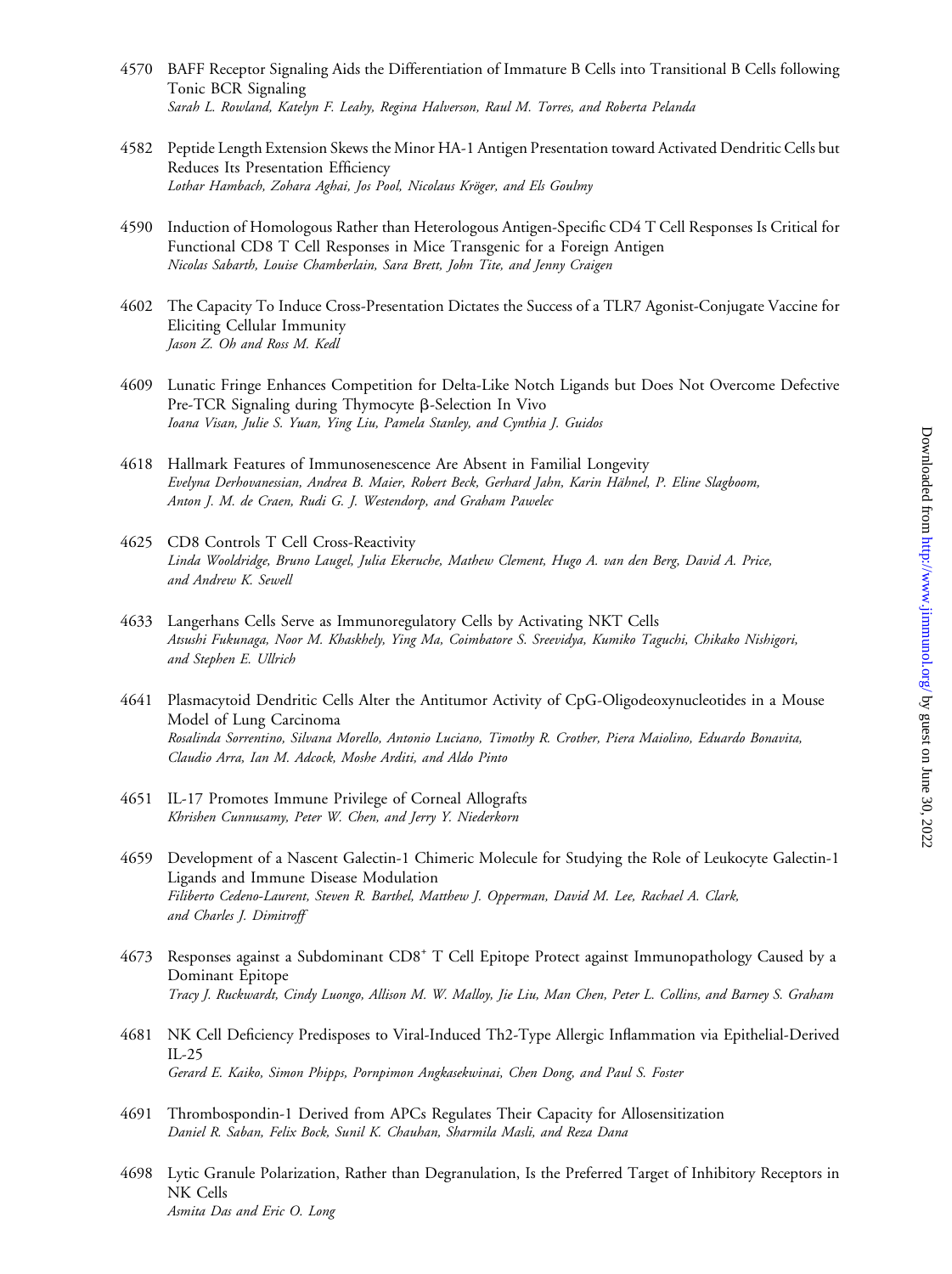- 4705 Negative Selection and Peptide Chemistry Determine the Size of Naive Foreign Peptide–MHC Class II-Specific CD4<sup>+</sup> T Cell Populations H. Hamlet Chu, James J. Moon, Andrew C. Kruse, Marion Pepper, and Marc K. Jenkins
- 4714 PIPKIy90 Negatively Regulates LFA-1-Mediated Adhesion and Activation in Antigen-Induced CD4<sup>+</sup> T Cells Sarah A. Wernimont, Kyle R. Legate, William T. N. Simonson, Reinhard Fassler, and Anna Huttenlocher
- 4724 Acute Ablation of Langerhans Cells Enhances Skin Immune Responses Aleh Bobr, Irlanda Olvera-Gomez, Botond Z. Igyarto, Krystal M. Haley, Kristin A. Hogquist, and Daniel H. Kaplan
- 4729 TGF-b–Activated Kinase 1 Signaling Maintains Intestinal Integrity by Preventing Accumulation of Reactive Oxygen Species in the Intestinal Epithelium Rie Kajino-Sakamoto, Emily Omori, Prashant K. Nighot, Anthony T. Blikslager, Kunihiro Matsumoto, and Jun Ninomiya-Tsuji
- 4738 C1q Deficiency Leads to the Defective Suppression of IFN- $\alpha$  in Response to Nucleoprotein Containing Immune Complexes Deanna M. Santer, Brian E. Hall, Thaddeus C. George, Stephanie Tangsombatvisit, Chih Long Liu, Peter D. Arkwright, and Keith B. Elkon
- 4750 Combined Administration of a Mutant TGF-b1/Fc and Rapamycin Promotes Induction of Regulatory T Cells and Islet Allograft Tolerance Wensheng Zhang, Dong Zhang, Miaoda Shen, Yun Liu, Yan Tian, Angus W. Thomson, W. P. Andrew Lee, and Xin Xiao Zheng
- 4760 Cellular Requirements for Diabetes Induction in DO11.10xRIPmOVA Mice Johnna D. Wesley, Blythe D. Sather, Nikole R. Perdue, Steven F. Ziegler, and Daniel J. Campbell
- 4769 Lymphotoxin Signals from Positively Selected Thymocytes Regulate the Terminal Differentiation of Medullary Thymic Epithelial Cells Andrea J. White, Kyoko Nakamura, William E. Jenkinson, Manoj Saini, Charles Sinclair, Benedict Seddon, Parth Narendran, Klaus Pfeffer, Takeshi Nitta, Yousuke Takahama, Jorge H. Caamano, Peter J. L. Lane, Eric J. Jenkinson, and Graham Anderson

## **MOLECULAR AND STRUCTURAL IMMUNOLOGY**

4777 Deoxyuridine Triphosphate Incorporation during Somatic Hypermutation of Mouse VkOx Genes after Immunization with Phenyloxazolone Benjamin Roche, Aurélie Claës, and François Rougeon

#### **IMMUNOGENETICS**

4783 Effect of Ly49 Haplotype Variance on NK Cell Function and Education Rajen Patel, Simon Belanger, Lee-Hwa Tai, Angela D. Troke, and Andrew P. Makrigiannis

## **HOST DEFENSE**

- 4793 Glioma Cells Display Complex Cell Surface Topographies That Resist the Actions of Cytolytic Effector Lymphocytes Neil Hoa, Lisheng Ge, Yurii Kuznetsov, Alex McPherson, Andrew N. Cornforth, Jimmy T. H. Pham, Michael P. Myers, Nabil Ahmed, Vita S. Salsman, Lawrence S. Lamb, Jr., Joscelyn E. Bowersock, Yuanjie Hu, Yi-Hong Zhou, and Martin R. Jadus
- 4804 Immunomodulation with IL-4Ra Antisense Oligonucleotide Prevents Respiratory Syncytial Virus-Mediated Pulmonary Disease Michael J. Ripple, Dahui You, Srinivasa Honnegowda, Joseph D. Giaimo, Andrew B. Sewell, David M. Becnel, and Stephania A. Cormier
- 4812 Influenza A Virus Protein PB1-F2 Exacerbates IFN-b Expression of Human Respiratory Epithelial Cells Ronan Le Goffic, Edwige Bouguyon, Christophe Chevalier, Jasmina Vidic, Bruno Da Costa, Olivier Leymarie, Christiane Bourdieu, Laure Decamps, Sophie Dhorne-Pollet, and Bernard Delmas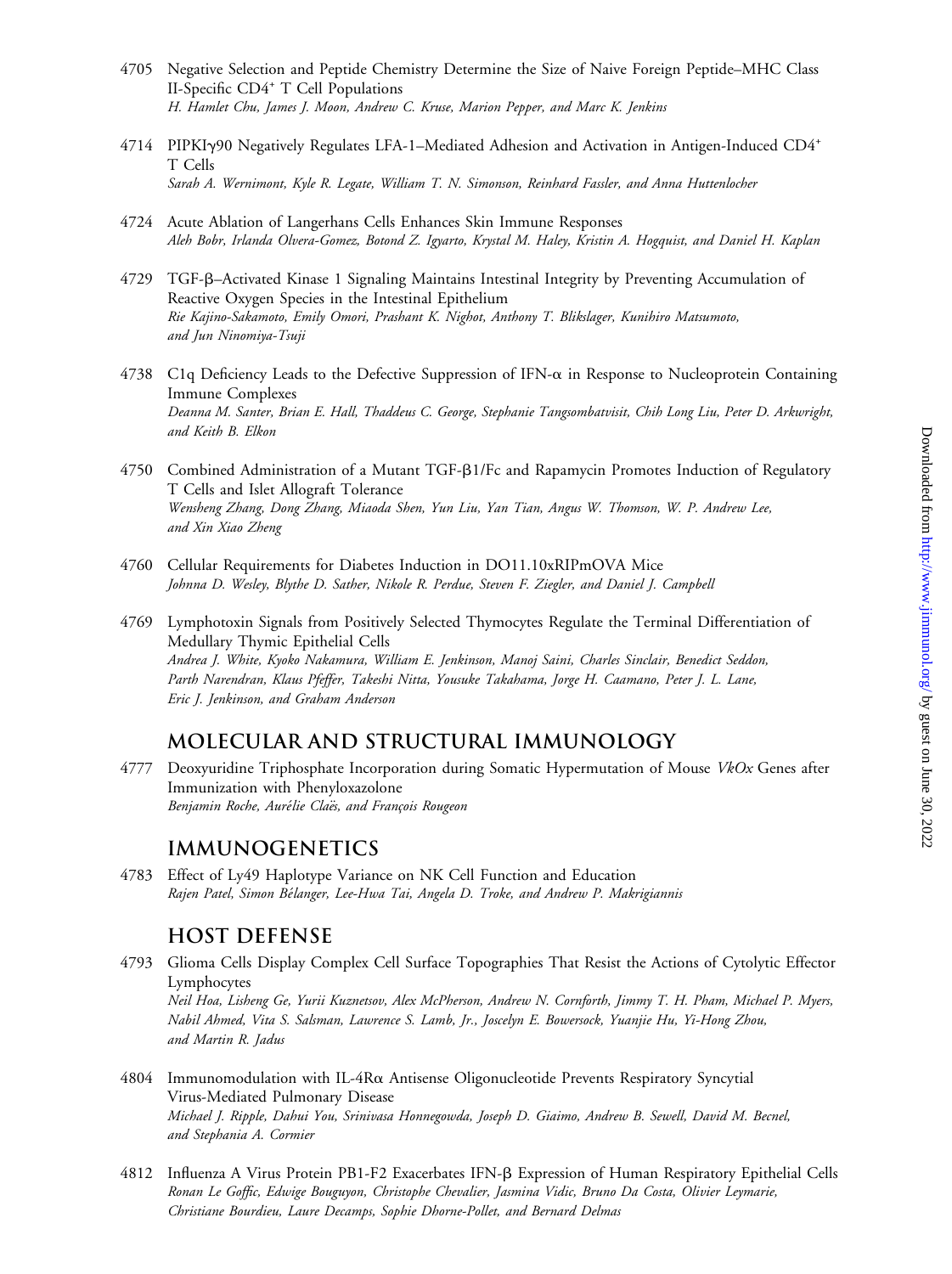- 4824 Highly Pathogenic Influenza Virus Infection of the Thymus Interferes with T Lymphocyte Development Annette B. Vogel, Emanuel Haasbach, Sarah J. Reiling, Karoline Droebner, Karin Klingel, and Oliver Planz
- 4835 IL-21 Deficiency Influences CD8 T Cell Quality and Recall Responses following an Acute Viral Infection John S. Yi, Jennifer T. Ingram, and Allan J. Zajac

#### **INFLAMMATION**

- 4846 Differential Roles for Endothelial ICAM-1, ICAM-2, and VCAM-1 in Shear-Resistant T Cell Arrest, Polarization, and Directed Crawling on Blood–Brain Barrier Endothelium Oliver Steiner, Caroline Coisne, Roméo Cecchelli, Rémy Boscacci, Urban Deutsch, Britta Engelhardt, and Ruth Lyck
- 4856 OX40 Ligand Regulates Inflammation and Mortality in the Innate Immune Response to Sepsis Matthew Karulf, Ann Kelly, Andrew D. Weinberg, and Jeffrey A. Gold
- 4863 Lysophosphatidic Acid Inhibits CC Chemokine Ligand 5/RANTES Production by Blocking IRF-1–Mediated Gene Transcription in Human Bronchial Epithelial Cells Shinichi Matsuzaki, Tamotsu Ishizuka, Takeshi Hisada, Haruka Aoki, Mayumi Komachi, Isao Ichimonji, Mitsuyoshi Utsugi, Akihiro Ono, Yasuhiko Koga, Kunio Dobashi, Hitoshi Kurose, Hideaki Tomura, Masatomo Mori, and Fumikazu Okajima
- 4873 Chemoattractant Receptors and Lymphocyte Egress from Extralymphoid Tissue: Changing Requirements during the Course of Inflammation Meghan N. Brown, Sarah R. Fintushel, Michael H. Lee, Silke Jennrich, Skye A. Geherin, John B. Hay, Eugene C. Butcher, and Gudrun F. Debes
- 4883 Activation of p38 MAPK Is Required in Monocytic and Neuronal Cells for HIV Glycoprotein 120-Induced Neurotoxicity Kathryn E. Medders, Natalia E. Sejbuk, Ricky Maung, Maya K. Desai, and Marcus Kaul
- 4896 NF-kB Activation Limits Airway Branching through Inhibition of Sp1-Mediated Fibroblast Growth Factor-10 Expression John T. Benjamin, Billy J. Carver, Erin J. Plosa, Yasutoshi Yamamoto, J. Davin Miller, Jin-Hua Liu, Riet van der Meer, Timothy S. Blackwell, and Lawrence S. Prince
- 4904 Endogenous IL-10 Attenuates Cisplatin Nephrotoxicity: Role of Dendritic Cells Raghu Kempegowda Tadagavadi and William Brian Reeves
- 4912 IL-18 Production Downstream of the Nlrp3 Inflammasome Confers Protection against Colorectal Tumor Formation Mohammad Hasan Zaki, Peter Vogel, Mathilde Body-Malapel, Mohamed Lamkanfi, and Thirumala-Devi Kanneganti
- 4921 Soluble CD93 Induces Differentiation of Monocytes and Enhances TLR Responses Jae-Won Jeon, Joon-Goo Jung, Eui-Cheol Shin, Hye In Choi, Ho Youn Kim, Mi-La Cho, Sun-Wha Kim, Young-Soon Jang, Myung-Ho Sohn, Ji-Hyun Moon, Young-Hun Cho, Kwang-Lae Hoe, Yeon-Soo Seo, and Young Woo Park
- 4928 Adiponectin and Heme Oxygenase-1 Suppress TLR4/MyD88-Independent Signaling in Rat Kupffer Cells and in Mice after Chronic Ethanol Exposure Palash Mandal, Sanjoy Roychowdhury, Pil-Hoon Park, Brian T. Pratt, Thierry Roger, and Laura E. Nagy

## **CLINICAL IMMUNOLOGY**

- 4938 Ectodomain Shedding Generates Neoepitopes on Collagen XVII, the Major Autoantigen for Bullous Pemphigoid Wataru Nishie, Stephanie Lamer, Andreas Schlosser, Emilia Licarete, Claus-Werner Franzke, Silke C. Hofmann, Joanna Jackow, Cassian Sitaru, and Leena Bruckner-Tuderman
- 4948 Gender Differences in 1,25 Dihydroxyvitamin D<sub>3</sub> Immunomodulatory Effects in Multiple Sclerosis Patients and Healthy Subjects Jorge Correale, María C. Ysrraelit, and María I. Gaitán